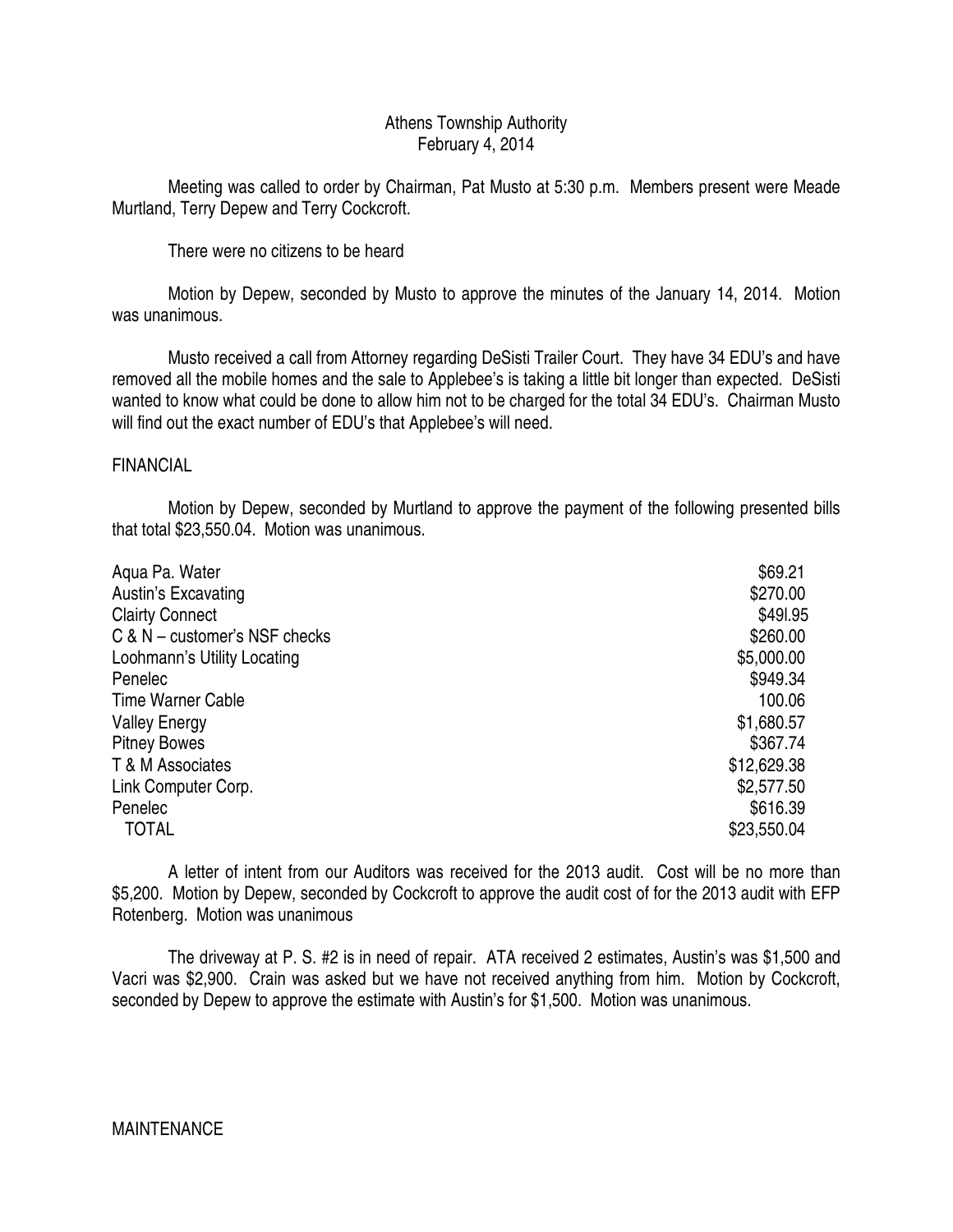Craig Lohmann reported that a pump at CVS sounds like the ball bearings are going in it. He contact Jones and they will be down Thursday or Friday to pull and replace with spare. CVS and CCIDA have been notified. CVS stated to bill the charges in their sewer bill when we have them. Also, the water hydrant at #5 is frozen and the gate at #4 needs repaired. Station #2 is in need the muffin monster and we discussed how soon we could get this done.

## ENGINEER'S REPORT

 T & M Associates, Brian Huckabee reported a letter was received today that the Act 537 was approved. Chuck Volk wasn't present but the following report was submitted.

This letter summarizes the design phase status to date for the above referenced project.

## EASEMENTS

The majority of the easements have been acquired. Recent discussions with Wal-Mart resulted in Wal-Mart opposing granting the easement; the reason given was potential conflicts with their storm drainage facilities. Note that per the force main design plans we are well clear of any Wal-Mart storm drain pipe, structure, or basin.

A design revision of the force main routing has been requested by ATA to accommodate Randy Williams' request to remove and relocate the easement that was shown running between his two adjacent properties, which front along Elmira Street. The revised easement was sent to ATA on 1/31/14. A revised force main plan/profile for the affected area will be provided shortly; it does not significantly change the total force main length.

#### DESIGN STATUS AND OUTSTANDING ISSUES

The design plans are 100% complete. A CD of the design drawings was mailed to T&M Sayre office to plot plans locally.

As a result of the negative feedback from Wal-Mart regarding granting a sewer easement, ATA may consider a force main re-routing. T&M recommends investigating the revised force main routing to identify affected properties and any issues that would prevent easement acquisition or present permitting/environmental concerns.

## PERMITTING STATUS AND ISSUES

## 1. C

HEMUNG RIVER CROSSING

 T&M provided a response to US Army Corps of Engineers comments on 1/7/14. General Permit No. 4 approvals were issued by ACOE dated 1/23/14. ATA and the contractor must sign and date the "PASPGP-4 Permit Compliance Form" upon project completion.

2.  $\blacksquare$ 

## AILROAD CROSSING

 T&M received notification of permit approval on 12/27/13 from AECOM (Norfolk-Southern's engineer). The letter provided instructions and a blank agreement form for ATA execution within 60 days. The original permit documents were sent to ATA on 12/31/13.

 $3.$  P

# ENNDOT HIGHWAY OCCUPANCY PERMIT

T&M received PennDOT approval on 10/30/13 via "ePermitting" service.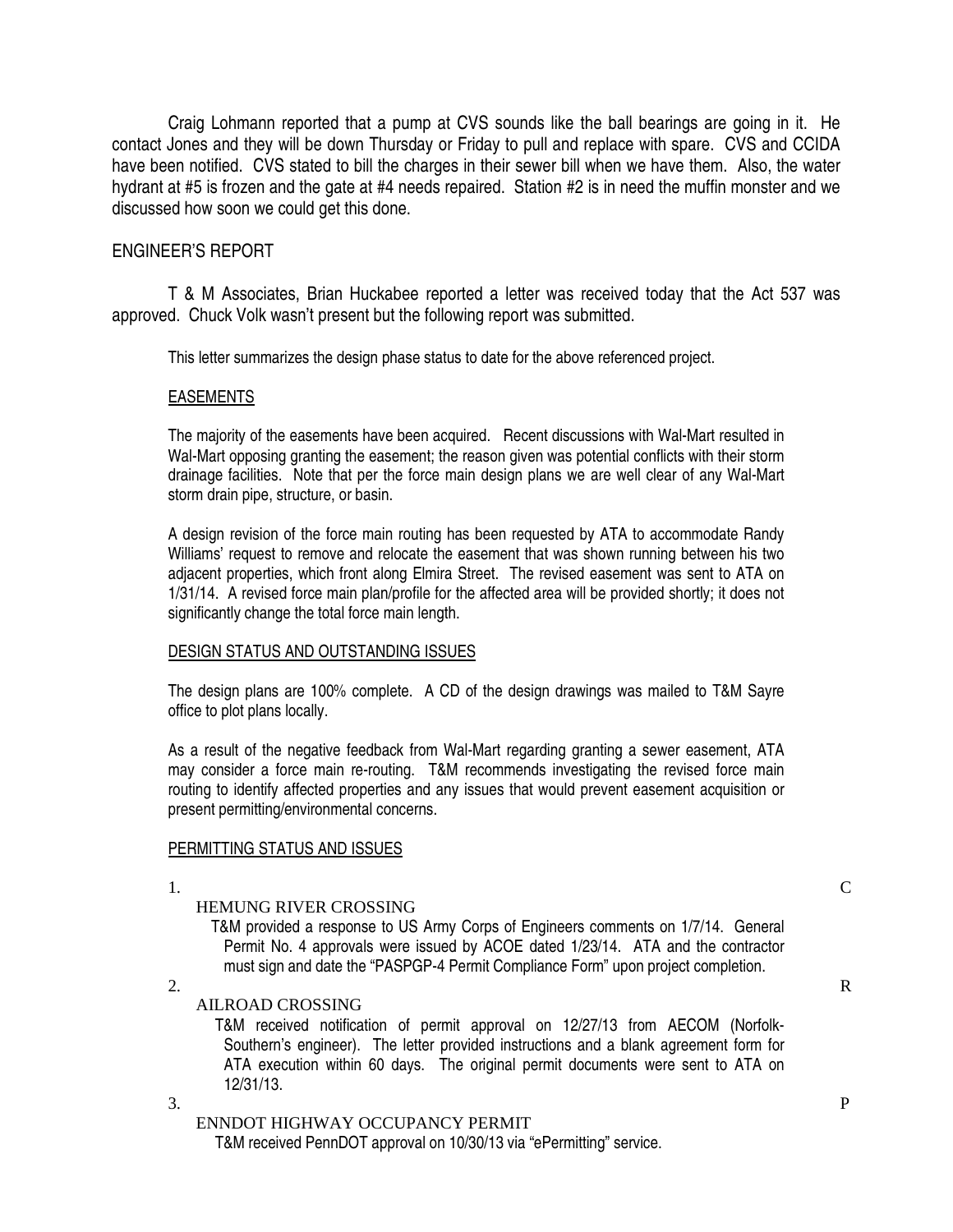### 4. B RADFORD COUNTY CONSERVATION DISTRICT STREAM CROSSING T&M received a letter from BCCD on 10/31/13 indicating approval of the GP-5, general permit for the stream crossing.

 $5.$  D

# EP PART 2 WATER QUALITY MANAGEMENT PERMIT

 The application will be resubmitted upon the completion of DEP's technical review of the Act 537 plan. A \$500 permit fee will be required, per email from DEP (Derek Garner) to ATA on 11/6/13. Per email from DEP (Derek Garner) on 1/27/14, DEP can review the permit application concurrent with the Act 537 Plan review, however, if planning is returned or denied again there is a risk that the permit application could be sent back again.

 $\mathbf{6.}$  N PDES and E&S PERMIT APPLICATIONS The permit was approved per BCCD letter dated 12/19/13.

## ACT 537 SPECIAL STUDY STATUS

ATA received approval of administrative completeness in a letter from DEP dated 12/3/13 and is awaiting technical review comments.

## UPCOMING PROJECT MILESTONES

T&M will continue to address regulatory concerns and comments as they are received. T&M will re-submit the DEP Part 2 Water Quality Management Permit as soon as DEP completes and issues their technical review comments or plan approval (Act 537 Plan approval must typically precede permit application review and approval for construction of new sanitary facilities).

## PROJECT SCHEDULE UPDATE

Please note that the projected milestones for the design phase are best estimates and incorporate reasonable regulatory agency review periods. In order to keep the project on schedule, the Board has authorized two members to take action and/or respond to the requirements of this project between Board meetings and will have authority to sign items on behalf of the Board, including contractor pay requests.

| Task           | <b>Work Description</b>                                                                         | <b>Estimated Start</b><br>Date | Estimated<br><b>Finish Date</b> | Completion<br>Date |
|----------------|-------------------------------------------------------------------------------------------------|--------------------------------|---------------------------------|--------------------|
|                | Survey Force Main – PS1 to WWTP and plot data                                                   | 5/27/13                        | 6/14/13                         | 6/28/13            |
| $\overline{2}$ | Plan and Profile design of new force mains; including detail<br>preparation; prepare 30% design | 5/27/13                        | 7/19/13                         | 7/19/13            |
| 3              | Act 537 Special Study preparation & submit draft for ATA<br>review                              | 5/27/13                        | 7/22/13                         | 7/22/13            |
| 4              | Easement delineation, property owner determination; preparation<br>of 60% design                | 7/23/13                        | 8/16/13                         | 8/16/13            |

A preliminary design phase schedule with completion dates appears below: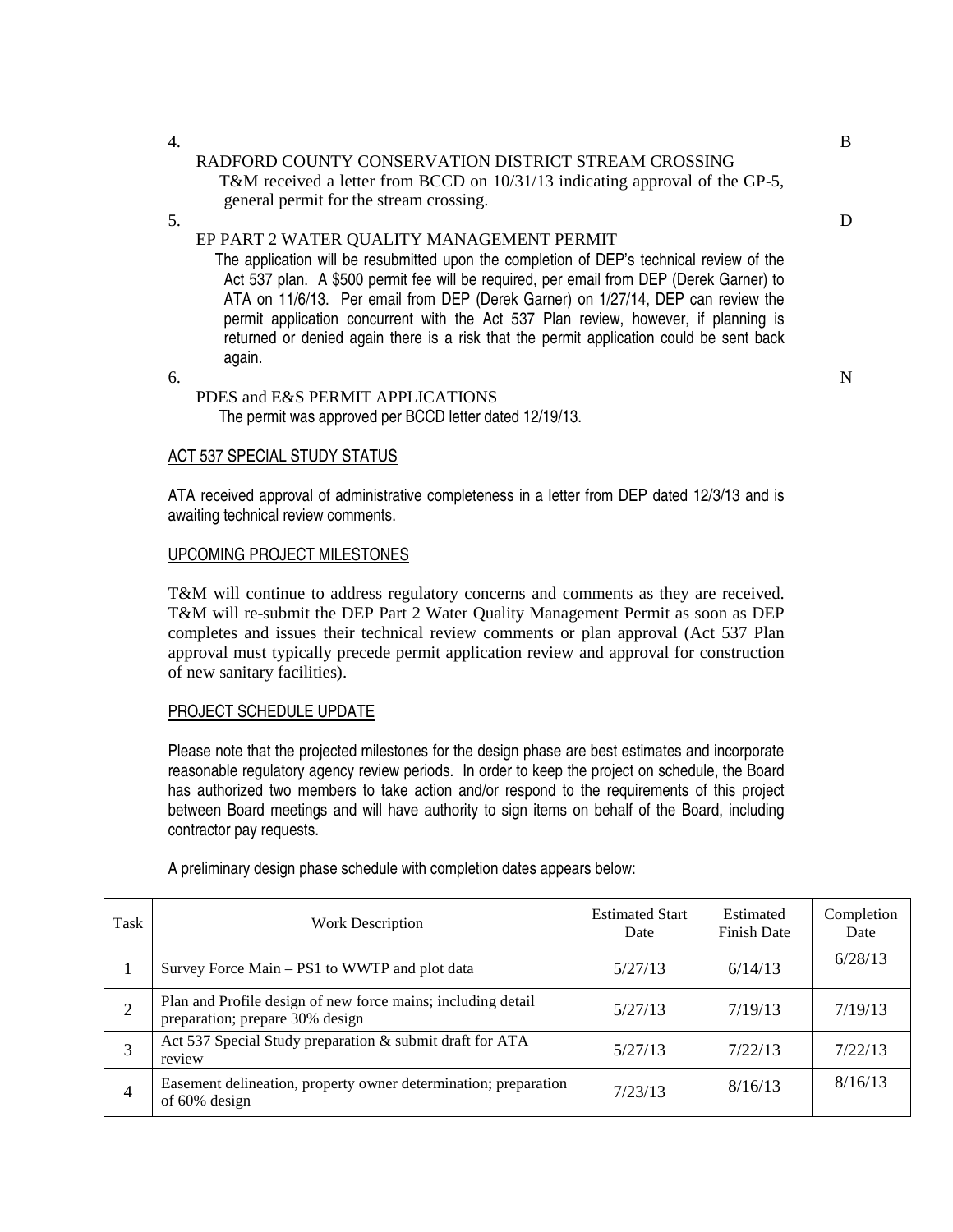| $\overline{5}$  | PennDOT Highway Occupancy Plan permit application<br>preparation & submission                                                                               | 7/23/13 | 8/31/13  | 9/2/13   |
|-----------------|-------------------------------------------------------------------------------------------------------------------------------------------------------------|---------|----------|----------|
| 6               | GP-5 Chemung River Crossing permit application preparation &<br>submission to BCCD and US Army Corps of Engineers                                           | 7/23/13 | 9/30/13  | 10/3/13  |
| $7\phantom{.0}$ | Norfolk-Southern Railroad Crossing permit application<br>preparation & submission                                                                           | 7/23/13 | 8/31/13  | 9/3/13   |
| 8               | ATA review and comment on Act 537 Special Study                                                                                                             | 7/23/13 | 8/16/13  | 8/16/13  |
| 9               | Pump Station No. 6 upgrade design & calculations                                                                                                            | 7/15/13 | 9/30/13  | 10/11/13 |
| 10              | Pump Station No. 1 upgrade design & calculations                                                                                                            | 7/15/13 | 9/30/13  | 10/11/13 |
| 11              | Address draft Act 537 review comments, ATA and Athens<br>Township advertise Act 537 Special Study for public comment                                        | 7/23/13 | 10/31/13 | 8/26/13  |
| 12              | BCCD E&S Plan & NPDES permit application preparation &<br>submission                                                                                        | 8/19/13 | 9/30/13  | 10/25/13 |
| 13              | Substantial complete design document preparation (90%<br>complete) – submit to ATA for review $\&$ address review<br>comments; easement exhibit preparation | 8/19/13 | 9/30/13  | 10/11/13 |
| 14              | DEP Part 2 WQM permit application preparation & submission                                                                                                  | 9/9/13  | 9/30/13  | 9/19/13  |
| 15              | Final design document preparation, provide bid-ready documents                                                                                              | 9/23/13 | 11/18/13 | 12/31/13 |
| 16              | Obtain approval of RR crossing, NPDES/E&S, PennDOT HOP<br>and Army Corps permits                                                                            | 10/7/13 | 11/29/13 | 1/24/14  |
| 17              | Submit Act 537 Special Study to DEP                                                                                                                         | 10/7/13 | 10/31/13 | 10/8/13  |
| 18              | Re-submit DEP Part 2 WQM permit application to DEP                                                                                                          | 1/30/14 | 2/28/14  |          |
| 19              | Design Completed                                                                                                                                            | 12/1/13 | 12/31/13 | 12/31/13 |
| 20              | DEP approval of Act 537 Special Study                                                                                                                       | 12/1/13 | 1/30/14  |          |
| 21              | DEP Approval of Part 2 WQM permit                                                                                                                           | 3/1/14  | 4/30/14  |          |

 Chairman Musto discussed the situation with the easements that are still needed. Wal-Mart sees no benefit for them to have the sewer line on their property, so they aren't cooperating. Cole wants \$10,000 for their easement on flood plan, no access property, and Elsbury wanted what the gas company was paying \$15 a foot. Musto and Brian Huckabee spoke and the line could be re-routed to continue down Meadowlark, down Miner's driveway, across Roman Rosh property and cross 220 to the property south of Wal-Mart, that we have an easement all ready for. Also we could come east on Mile Lane across the street on Lubin's property to bypass Elsbury. Motion by Cockcroft, seconded by Depew to talk to the new land owners and if they are favorable to pursue with survey and get line designed there. Also, this will change the PennDot permit and stream crossing location. Motion was unanimous.

# LEGAL

 Attorney Smith presented the revised Athens Borough agreement for signatures that we approved last month. The transfer of capacity with Sayre Borough agreement is still in their attorney hands. Dr. Venkatesh still have not paid tap in fee. Motion by Cockcroft, seconded by Murtland to file at D. J. office for the tap in fee of \$5,500. Motion was unanimous. The amended Articles of Incorporation was submitted to the Township solicitor but Chairman Musto said there was no action nor was it on the agenda. Smith will send it to the Township secretary.

# OTHER BUSINESS